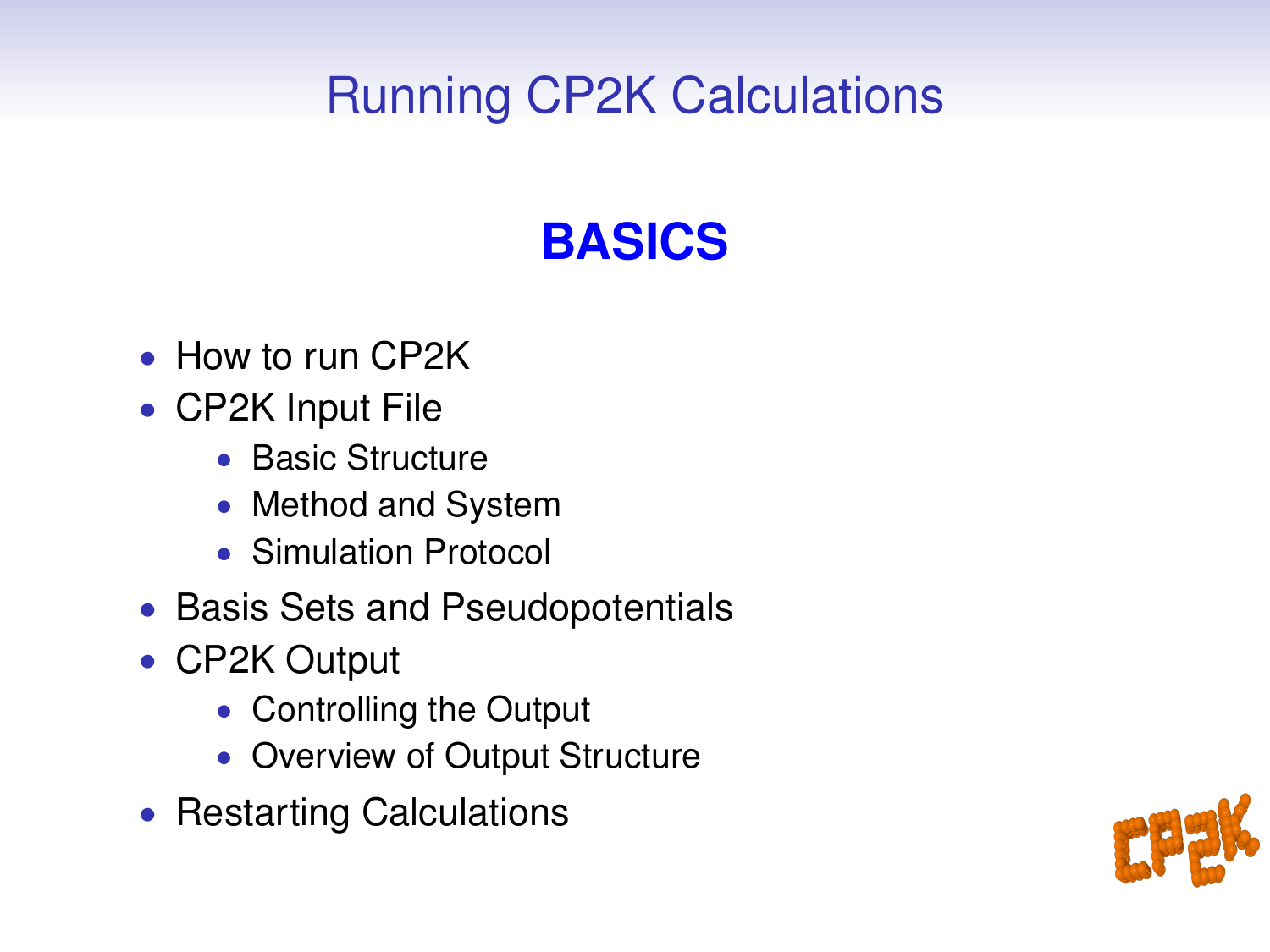## How to run CP2K Calculations

#### • CP2K binaries

- sopt serial
- ssmp single process + multiprocessor (OpenMP)
- $\bullet$  popt parallel (MPI)
- $psmp -$  parallel (MPI) + multiprocessor (OpenMP)
- Available from http://www.cp2k.org/download
	- Linux binaries (released versions)
	- Linux package managers, see also MAC and Windows versions, Docker images
	- Source code (all versions, current developer version) from **GITHUB**
	- materialscloud.org -> WORK -> Quantum Mobile
	- Preinstalled at your computer center

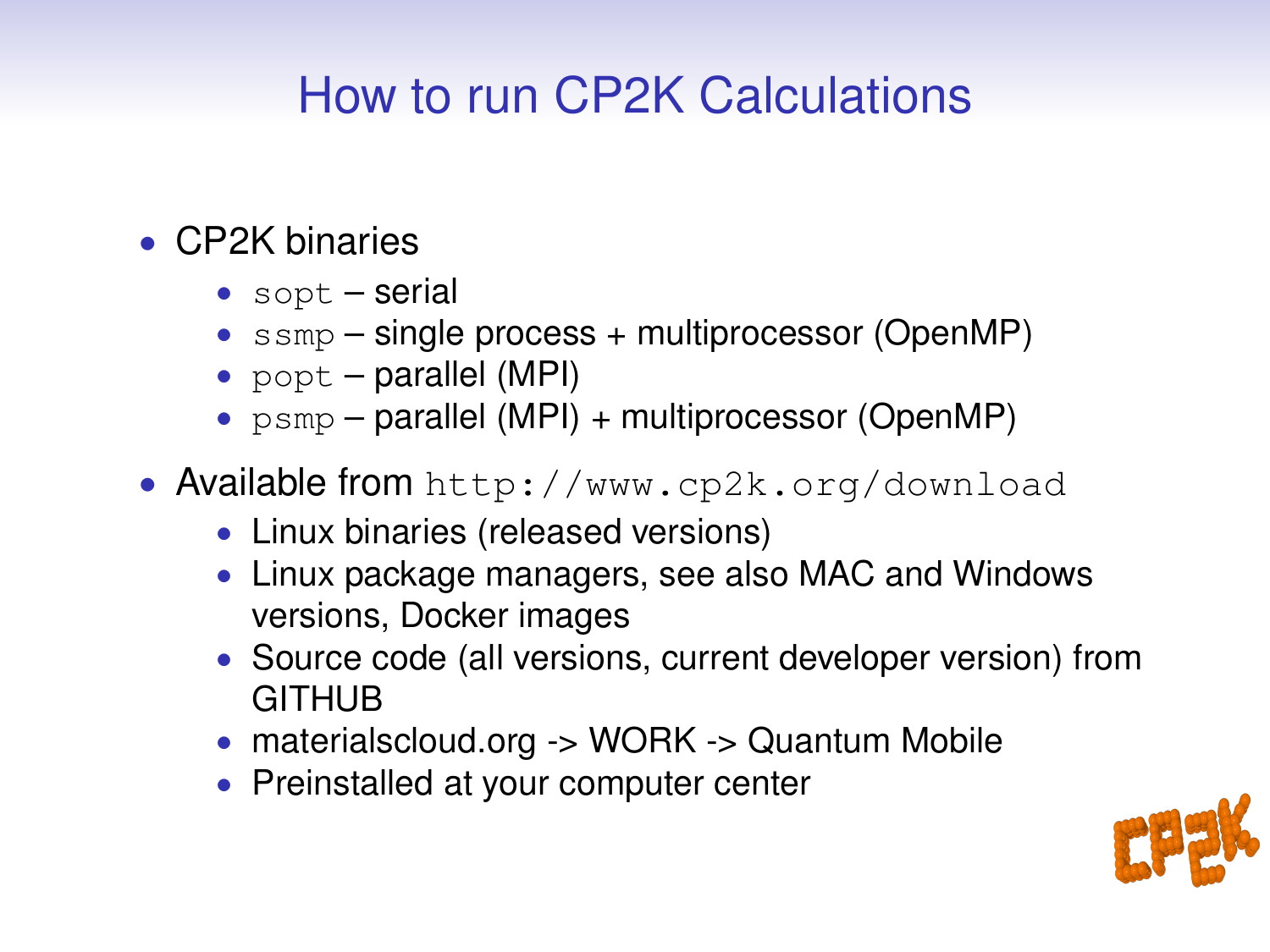## How to run CP2K Calculations

- Basic command line options:
	- cp2k.sopt -i input file -o output file By default, output goes to standard output Output to file appends (!!) Input file is the last argument if not otherwise specified
- Other useful options:
	- cp2k.sopt -version
	- cp2k.sopt -check input\_file
	- cp2k.sopt -html-manual
	- cp2k.sopt -help

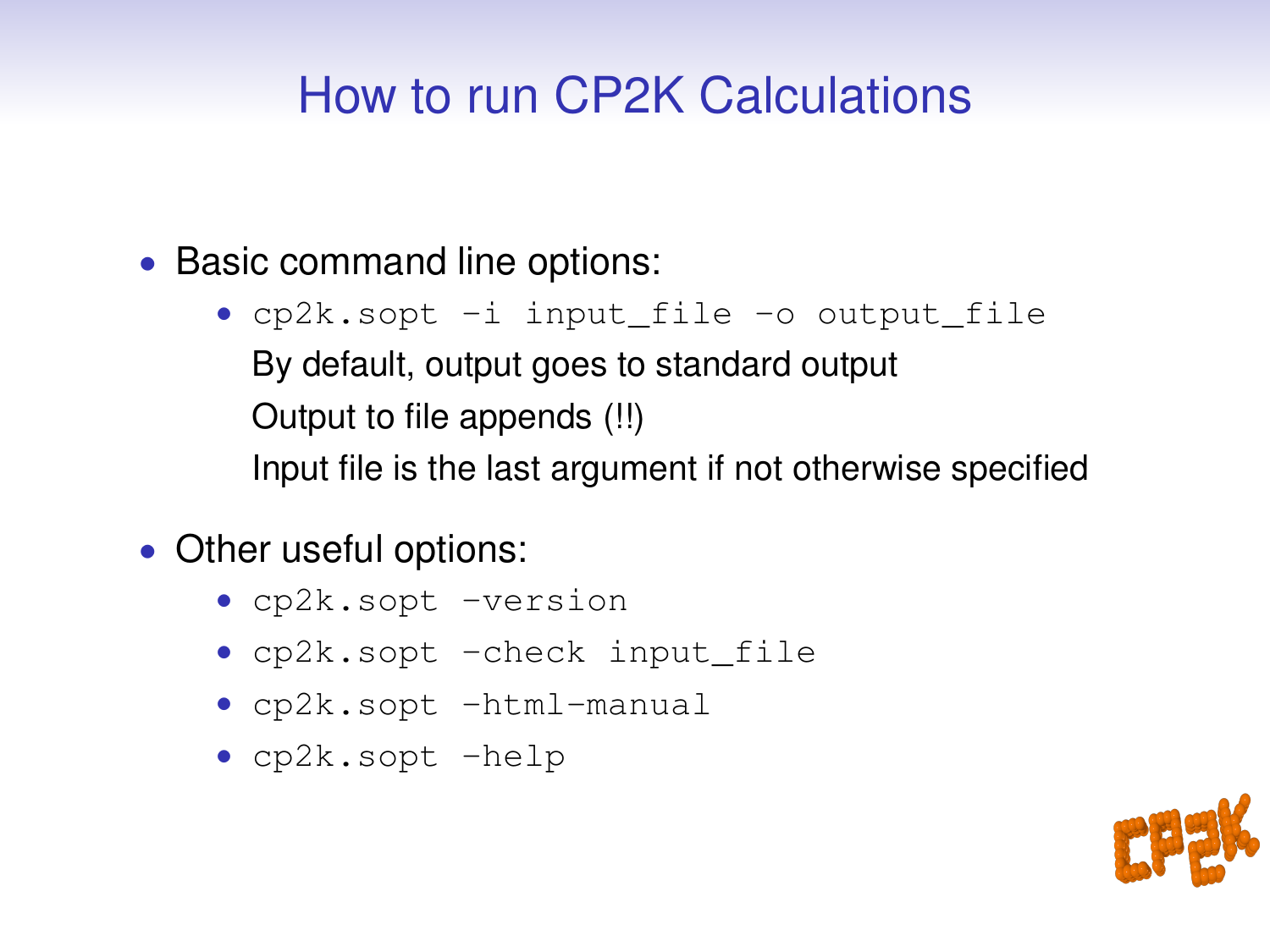How to run CP2K Calculations

Typical files associated with a CP2K run:

- Input (required): e.g. H2O-32.inp (main input file, name and extension are arbitrary)
- Optional inputs: (default files are in  $cp2k/data$ 
	- POTENTIAL (pseudopotential library)
	- BASIS\_SET (basis set library)
	- Structure file (e.g. psf, xyz, crd ...)
- Outputs:
	- PROJECT-1. restart (input file to restart calculation)
	- PROJECT-pos-1.xyz (trajectory for MD or GEO OPT)
	- PROJECT-1.ener (MD energies, temperature, cons. Q ...)
	- PROJECT-1.cell (cell parameters)
	- PROJECT-RESTART.wfn (orbitals for restart)

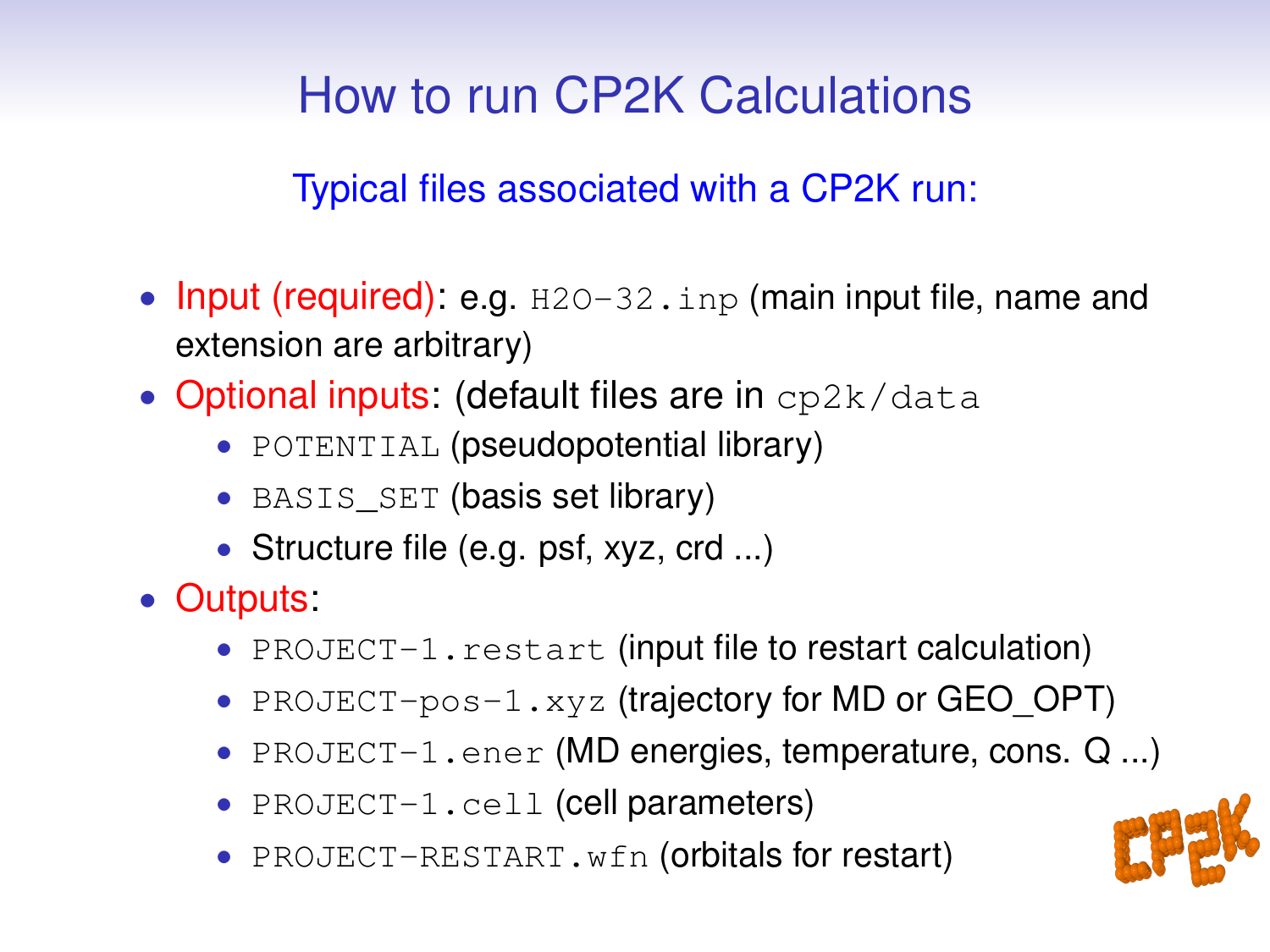# CP2K Input File: Basics

• Full documentation available online:

http://manual.cp2k.org Or generate with -html-manual

• Sections 13 (optional) top level sections

&BEGIN section\_name [params]

. . .

&END [section\_name]

• Keywords

KEYWORD value KEYWORD [ON|OFF] [YES|NO] [TRUE|FALSE] ... KEYWORD

### • Nesting

Sections may contain others sections and keywords

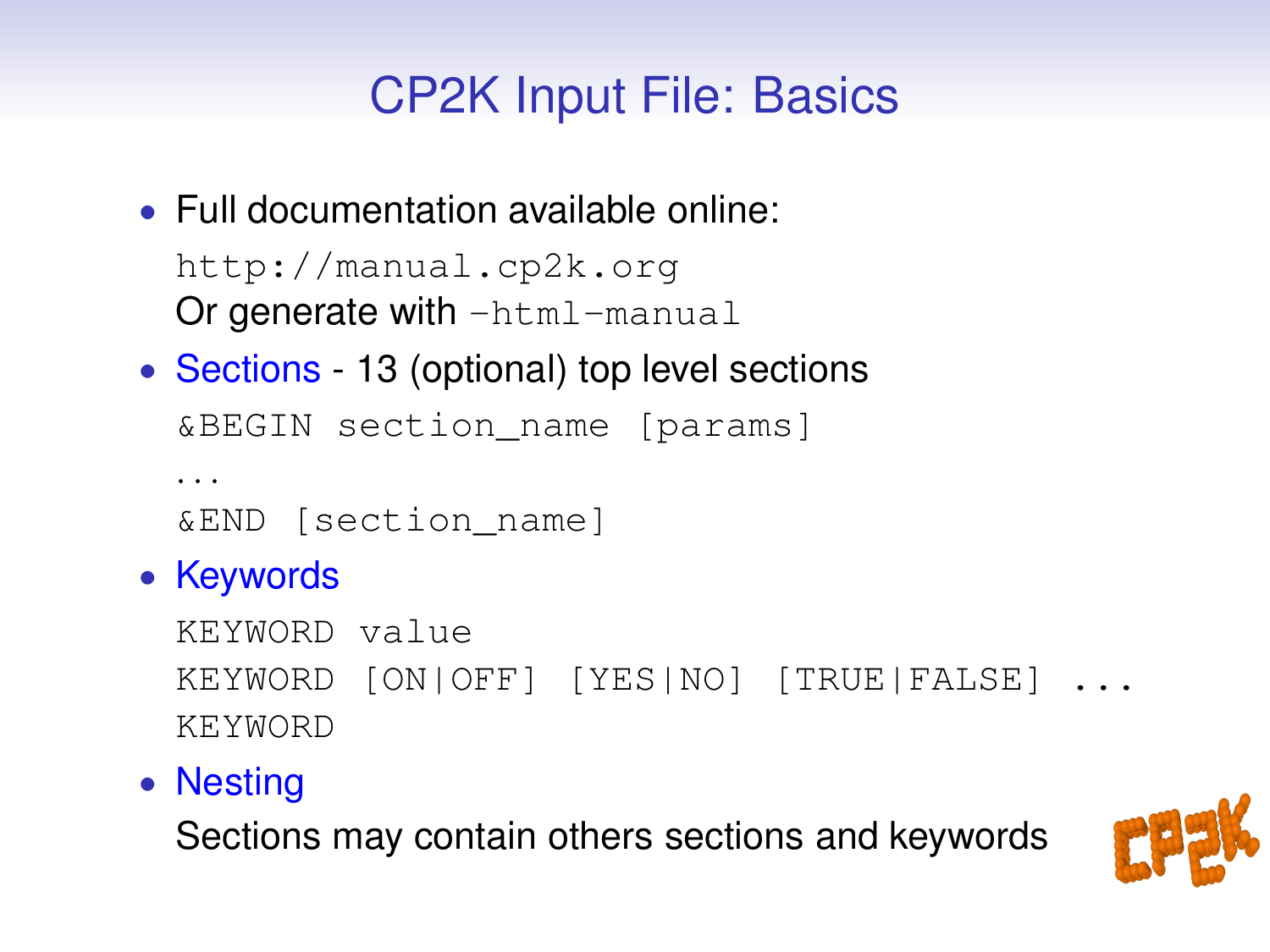# CP2K Input File: Basics

#### • Basic pre-processing syntax

@INCLUDE 'filename' copy in text from file @SET VAR value define a variable QIF / QENDIF simple logic or # comments

**COVAR replaced with variable value** 

- Units
	- Numerical entries have a default unit (see manual)
	- Specify other units by hand e.g. ABC [nm] 100 100 100 (or bohr, default is angstrom) EMAX SPLINE  $[eV]$  50 (or Ry, default is hartree)
	- Also combinations e.g. [hartree\*bohr<sup>2]</sup>

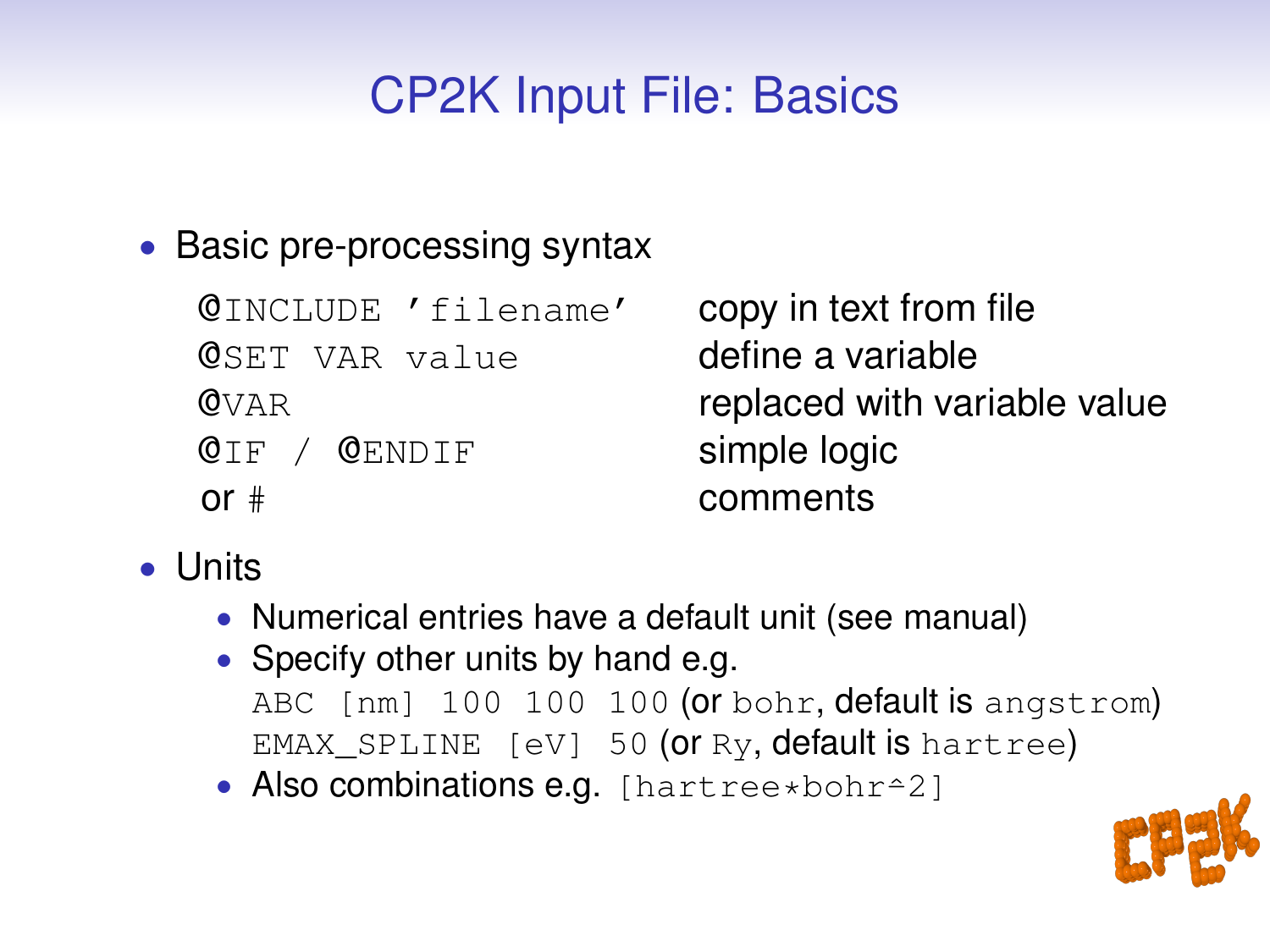## CP2K Input File: Basics

The GLOBAL section (required)

&GLOBAL

PROJECT H2O-32 RUN\_TYPE MD PRINT\_LEVEL HIGH &TIMINGS THRESHOLD 0.000001

&END

WALLTIME 3600

&END GLOBAL

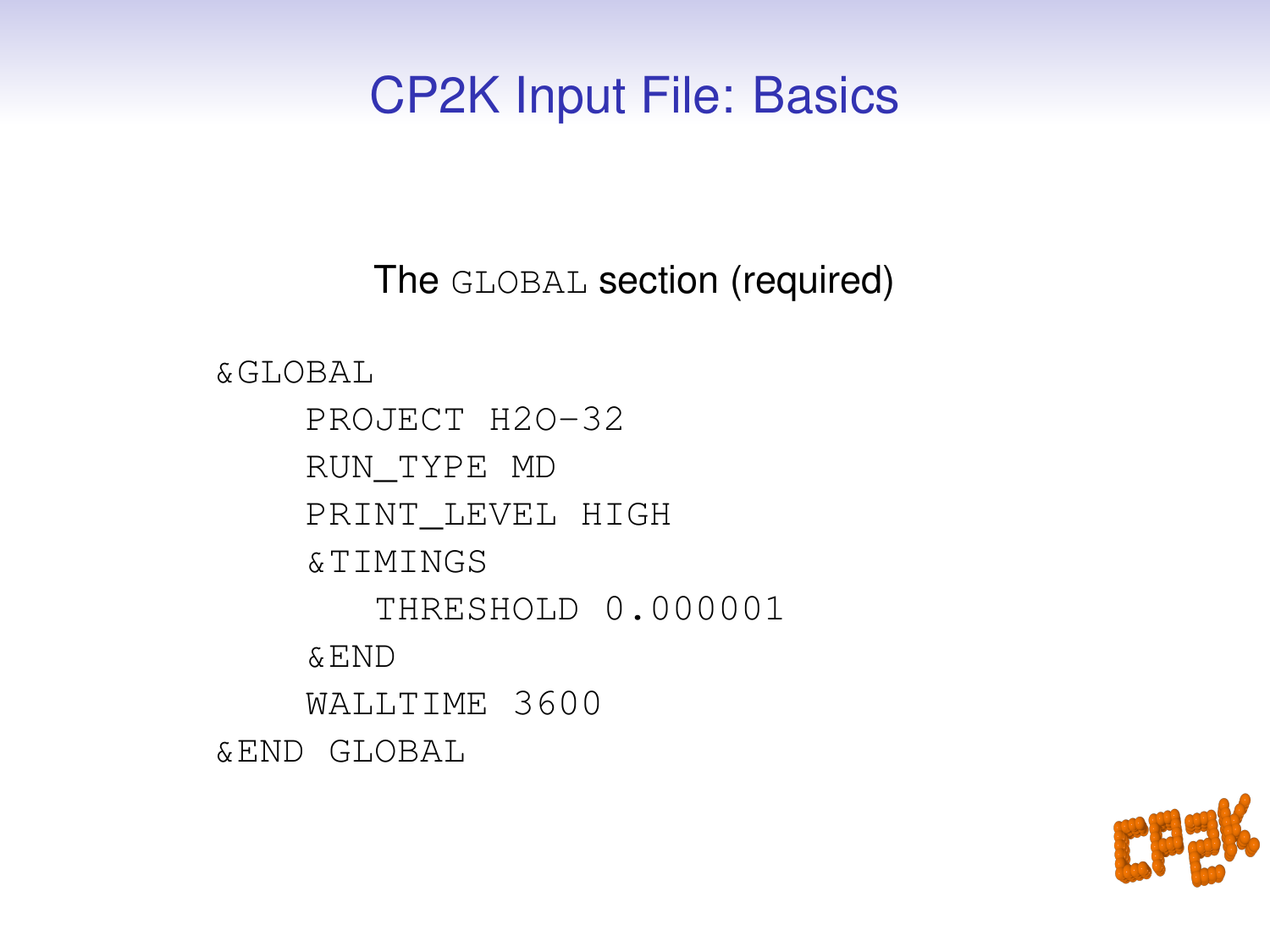## CP2K Input File: Method and System

The FORCE EVAL section (required)

&FORCE\_EVAL METHOD QS (or FIST, QMMM ...) &DFT

> &END DFT &SUBSYS

...

...

&END SUBSYS &END FORCE\_EVAL

Definition of Simulation Method and System (atomic coordinates and cell size)

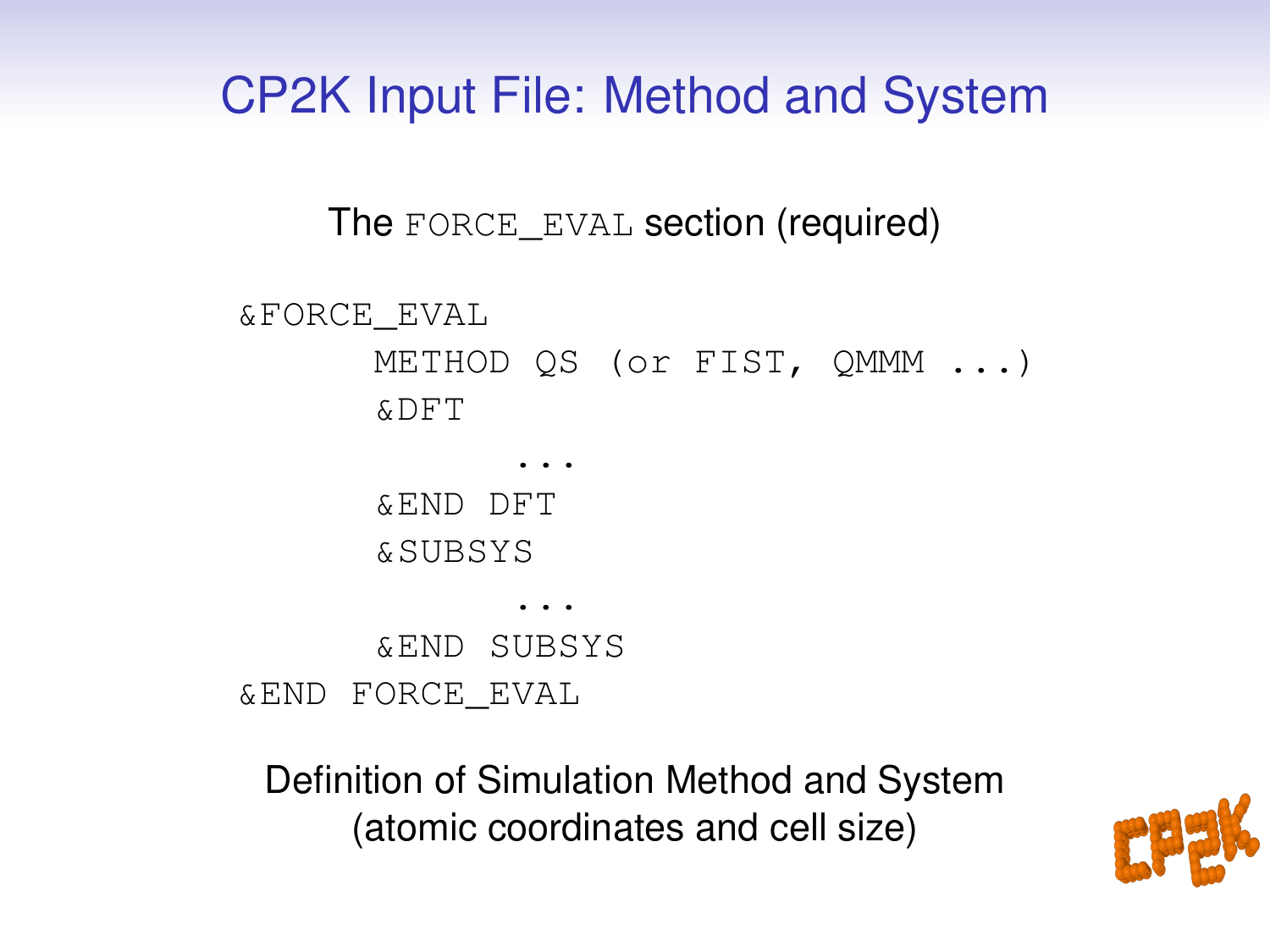## CP2K Input File: Simulation Protocol

The MOTTON section

&MOTION &MD ENSEMBLE NVE STEPS 10 TIMESTEP 0.5 TEMPERATURE 300.0 &END MD &END MOTION

Used to control MD, Geometry Optimisation, NEB, Monte Carlo

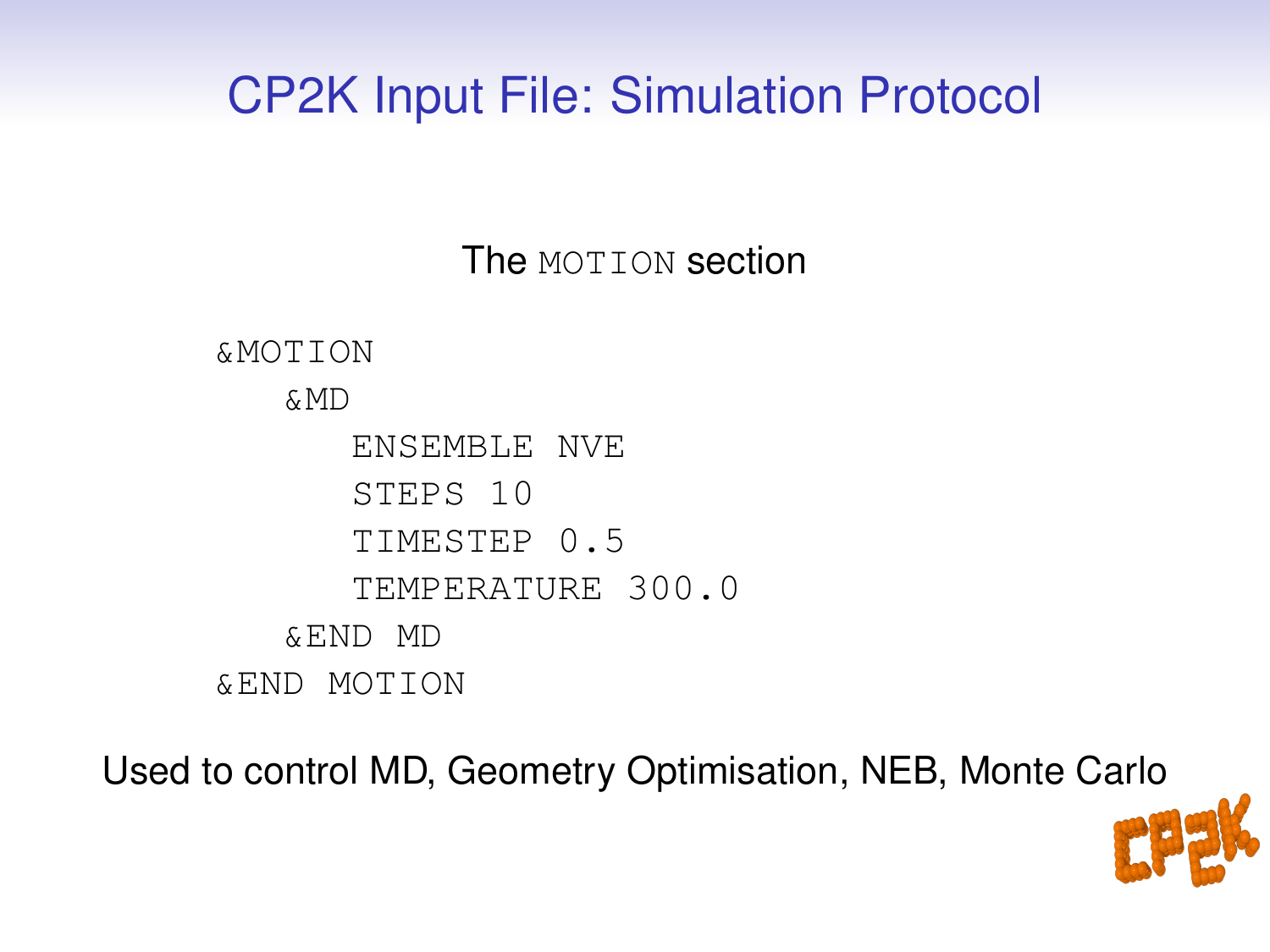## Basis Sets and Pseudopotential Libraries

- CP2K uses seperable dual-space pseudopotentials Several sets of PPs and corresponding optimised basis sets are available, See cp2k/data or online at GITHUB
- POTENTIAL, GTH\_POTENTIALS

Wide range of PPs for many elements Optimised with different XC functional: LDA (PADE), PBE, BLYP ...

• BASIS\_SET, GTH\_BASIS\_SET, BASIS\_MOLOPT

Contracted Gaussian basis sets; Various qualities / size of basis

Make sure Basis and PP match (number of electrons and functional)

Some documentation and references at head of each file

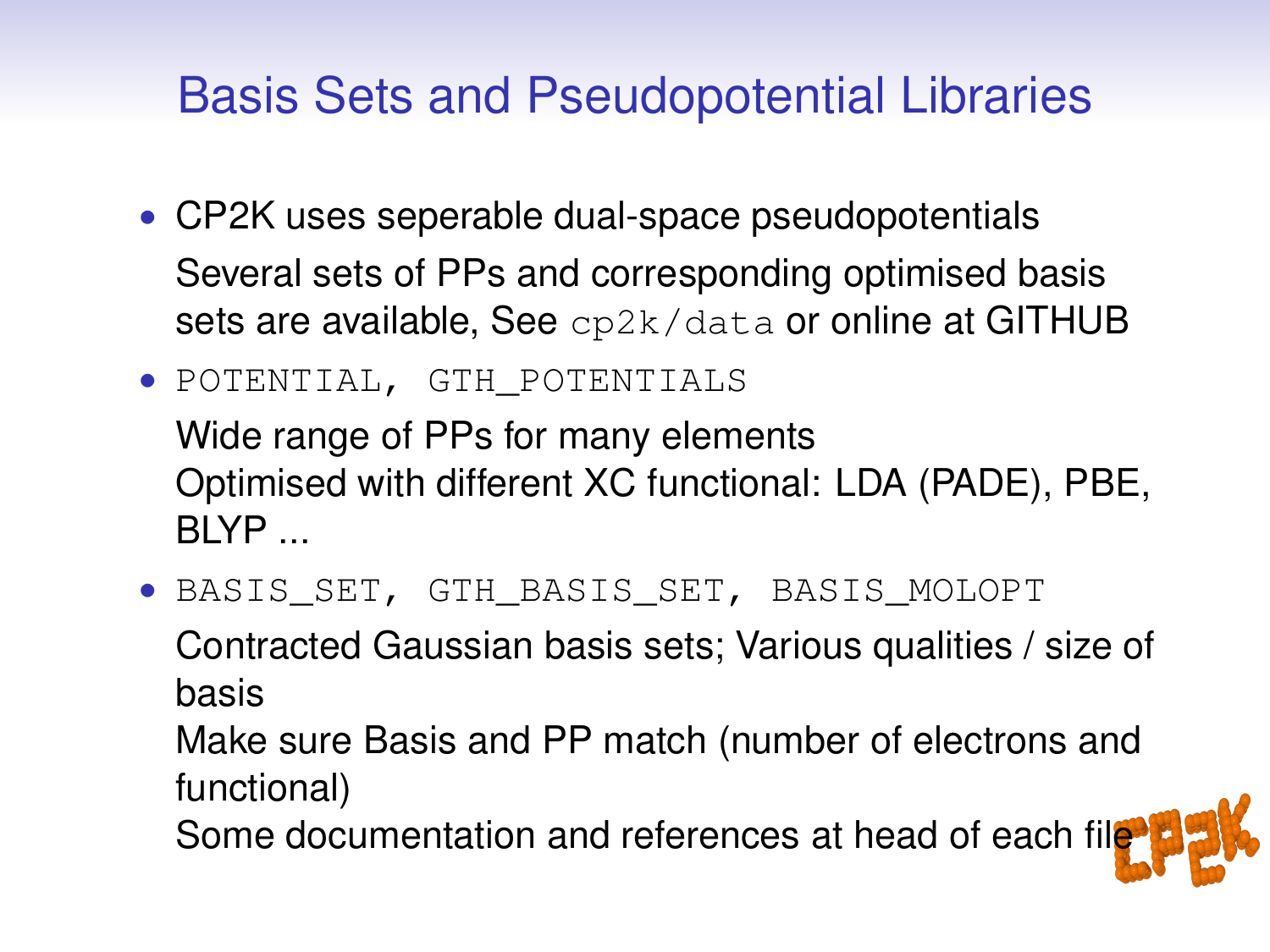# Controlling the Output

- The PRINT\_LEVEL keyword in &GLOBAL
	- SILENT, LOW, MEDIUM (default), HIGH, DEBUG
	- HIGH can give more information if you are interested, also gives some per-process logging in parallel jobs
	- For long MD runs (e.g. classical), recommend using LOW
- Fine grained control is available via print-keys
	- Most input sections contain a **&PRINT** sub-section
	- Each **&PRINT** sub-section has further subsections for each quantity that may be printed

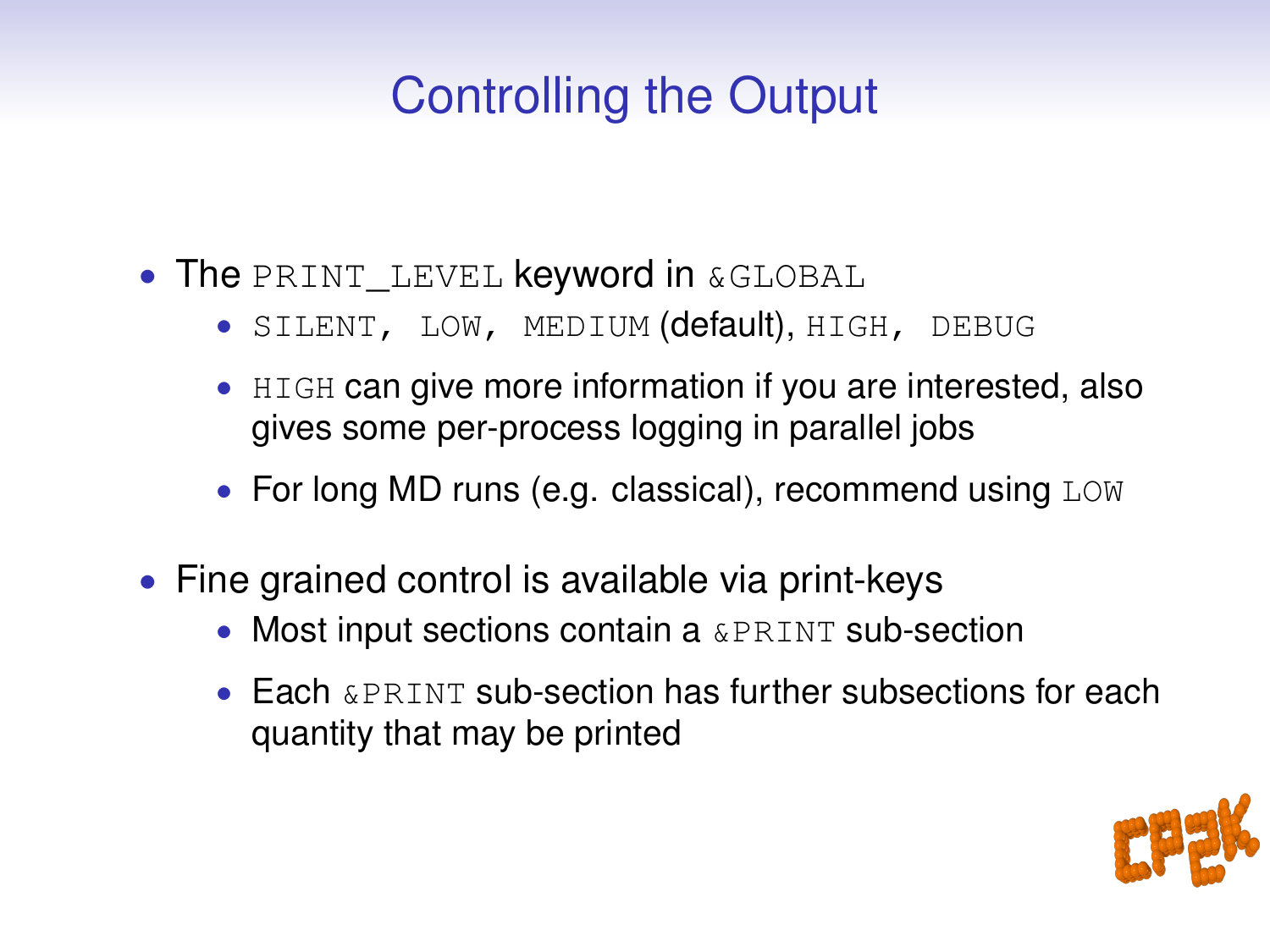## Controlling the Output

- For example, the *&PRINT* section in *&MOTION* contains
	- $CET.T.$ &FORCES &TRAJECTORY &VELOCITIES ...

• Each section has parameters (and defaults) for which print level it is output

&TRAJECTORY defaults to LOW

&VELOCITIES defaults to HIGH

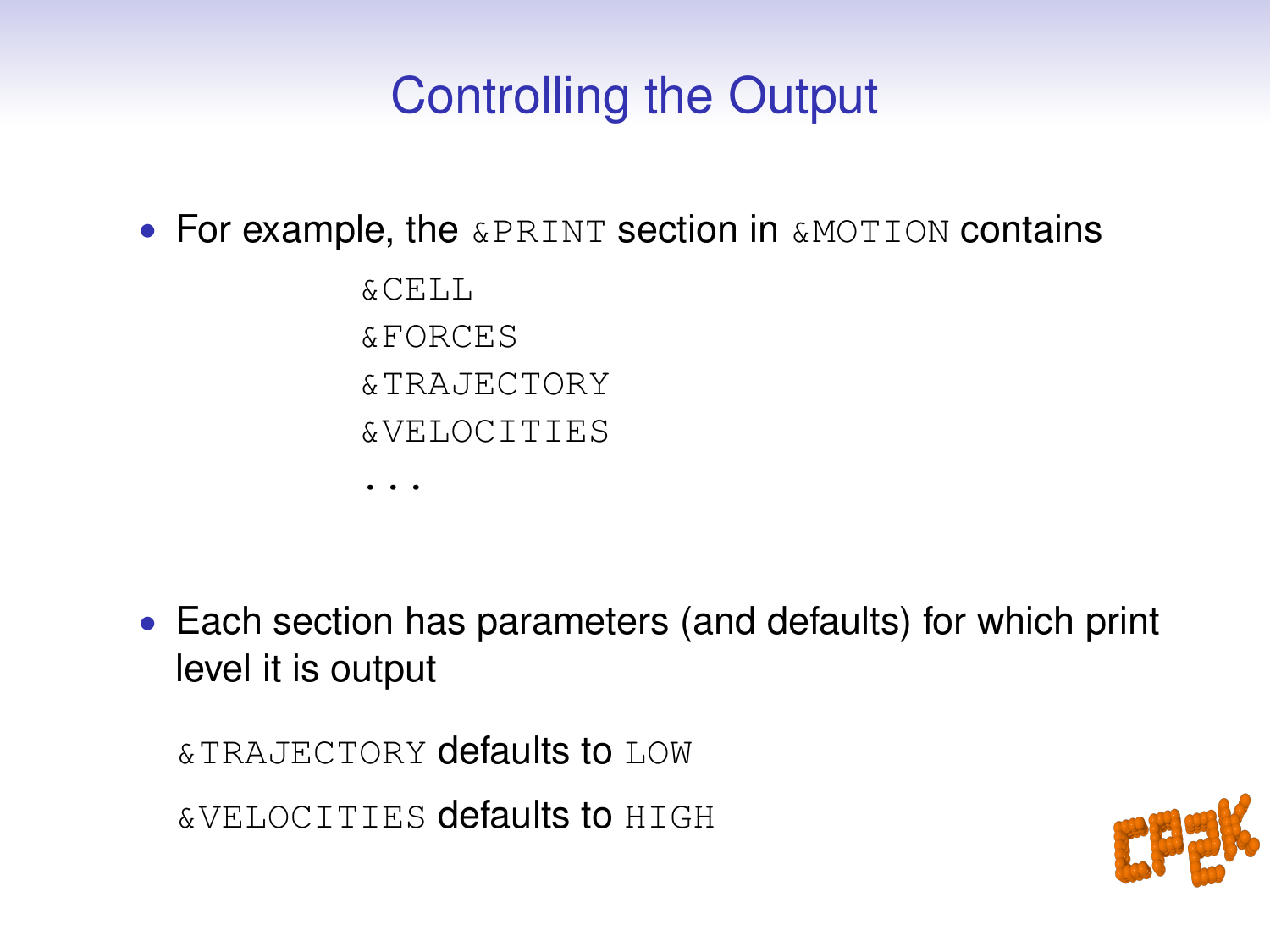## Controlling the Output

• Can also specify frequency of printing via &EACH sub-section, e.g.

> &PRINT &CELL &EACH MD 100 &END EACH &END CELL &END PRINT

• Control over filenames, file formats etc. in each &PRINT section